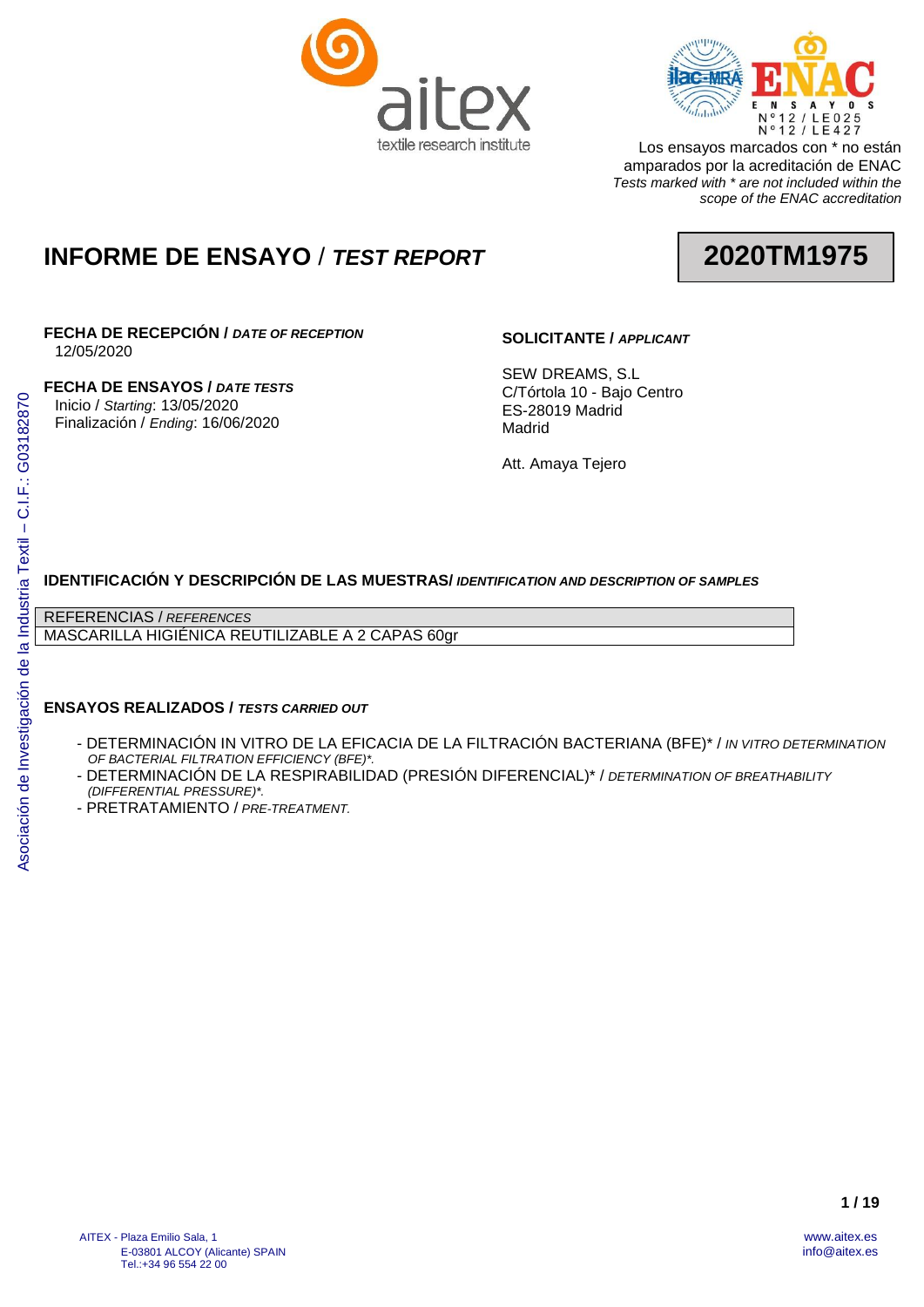# **DESCRIPCIÓN DE MUESTRAS /** *DESCRIPTION OF SAMPLES*

## **FOTOGRAFÍA** *PHOTOGRAPHY*



\_\_\_\_\_\_\_\_\_\_\_\_\_\_\_\_\_\_\_\_\_\_\_\_\_\_\_\_\_\_\_\_\_\_\_\_\_\_\_\_\_\_\_\_\_\_\_\_\_\_\_\_\_\_\_\_\_\_\_\_\_\_\_\_\_\_///

**Referencia (1)** *Reference (1)*

MASCARILLA HIGIÉNICA REUTILIZABLE A 2 CAPAS 60gr

**Nº lote (1)** *LOT number(1)*

---

(1) Dato proporcionado por el cliente *(1) Data provided for the customer*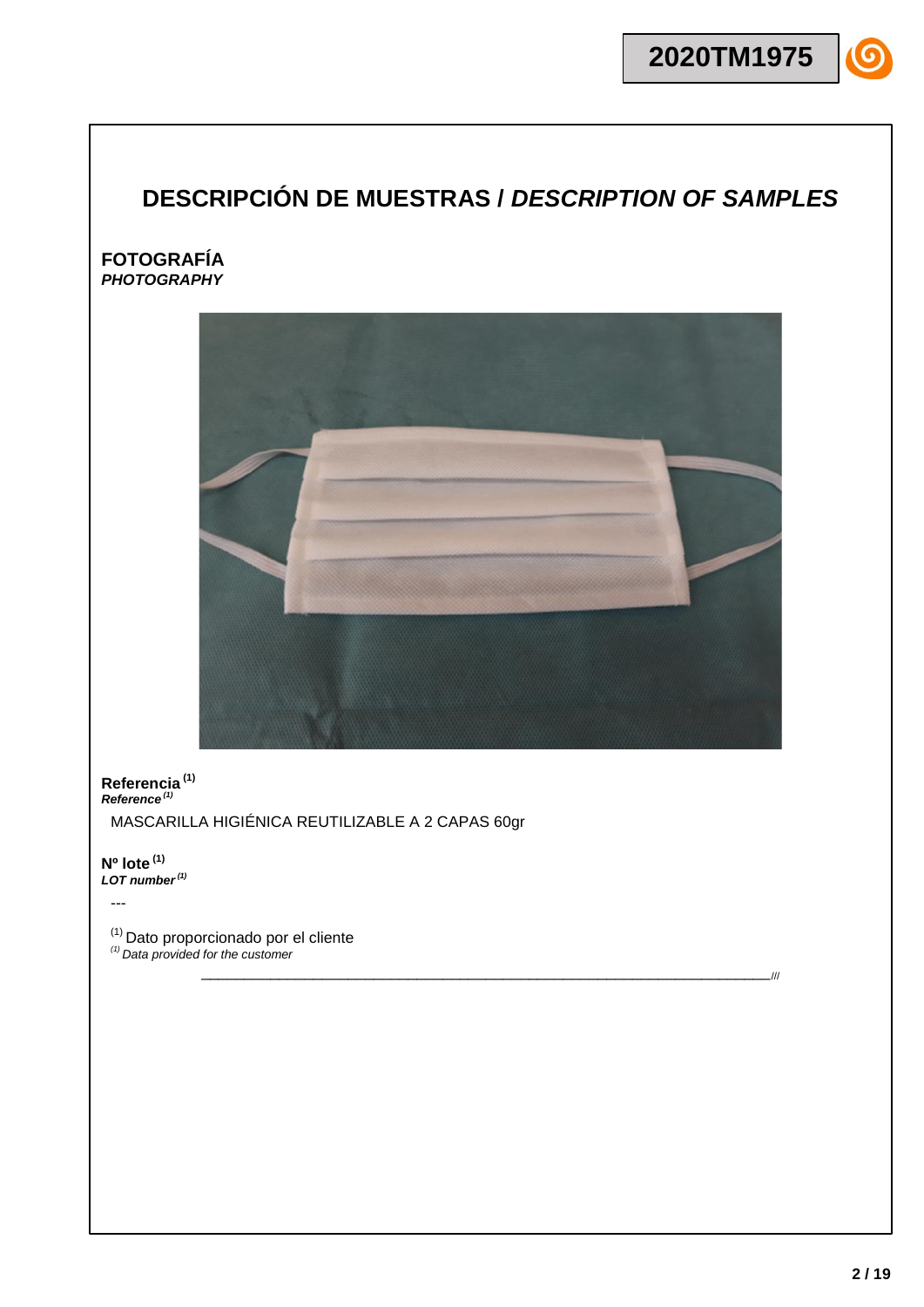# **RESUMEN /** *SUMMARY*

De los resultados realizados sobre la siguiente referencia: *Of the tests carried out on the following reference:*

# **MASCARILLA HIGIÉNICA REUTILIZABLE A 2 CAPAS 60gr (ORIGINAL)**

Ensayos basados en la norma EN 14683:2019+AC: 2019. *Tests according to the standard EN 14683:2019+AC: 2019.*

Habiéndose obtenido los siguientes resultados: *Having obtained the following results:*

|           | <b>ENSAYOS</b><br><b>TESTS</b>                                                                                            | <b>RESULTADOS</b><br><b>RESULTS</b><br>(Promedio ± DS)<br>$(Average \pm SD)$ |
|-----------|---------------------------------------------------------------------------------------------------------------------------|------------------------------------------------------------------------------|
| Pto 5.2.2 | Eficacia de la filtración bacteriana* (BFE) (%)<br>Bacterial Filtration Efficiency* (BFE) (%)                             | $76,38 \pm 3,32$                                                             |
| Pto 5.2.3 | Respirabilidad: Presión diferencial* (Pa/cm <sup>2</sup> )<br>Breathability: Differential pressure* (Pa/cm <sup>2</sup> ) | $22,8 \pm 1$                                                                 |

\_\_\_\_\_\_\_\_\_\_\_\_\_\_\_\_\_\_\_\_\_\_\_\_\_\_\_\_\_\_\_\_\_\_\_\_\_\_\_\_\_\_\_\_\_\_\_\_\_\_\_\_\_\_\_\_\_\_\_\_\_\_\_\_\_\_///

### **Observaciones**

*Notes*

- El resto de ensayos de la norma no indicados en este informe, no han sido evaluados.
- *- The rest of the standard tests not indicated in this report, have not been evaluated.*
- DS: Desviación estándar.

*- SD: Standard Deviation.*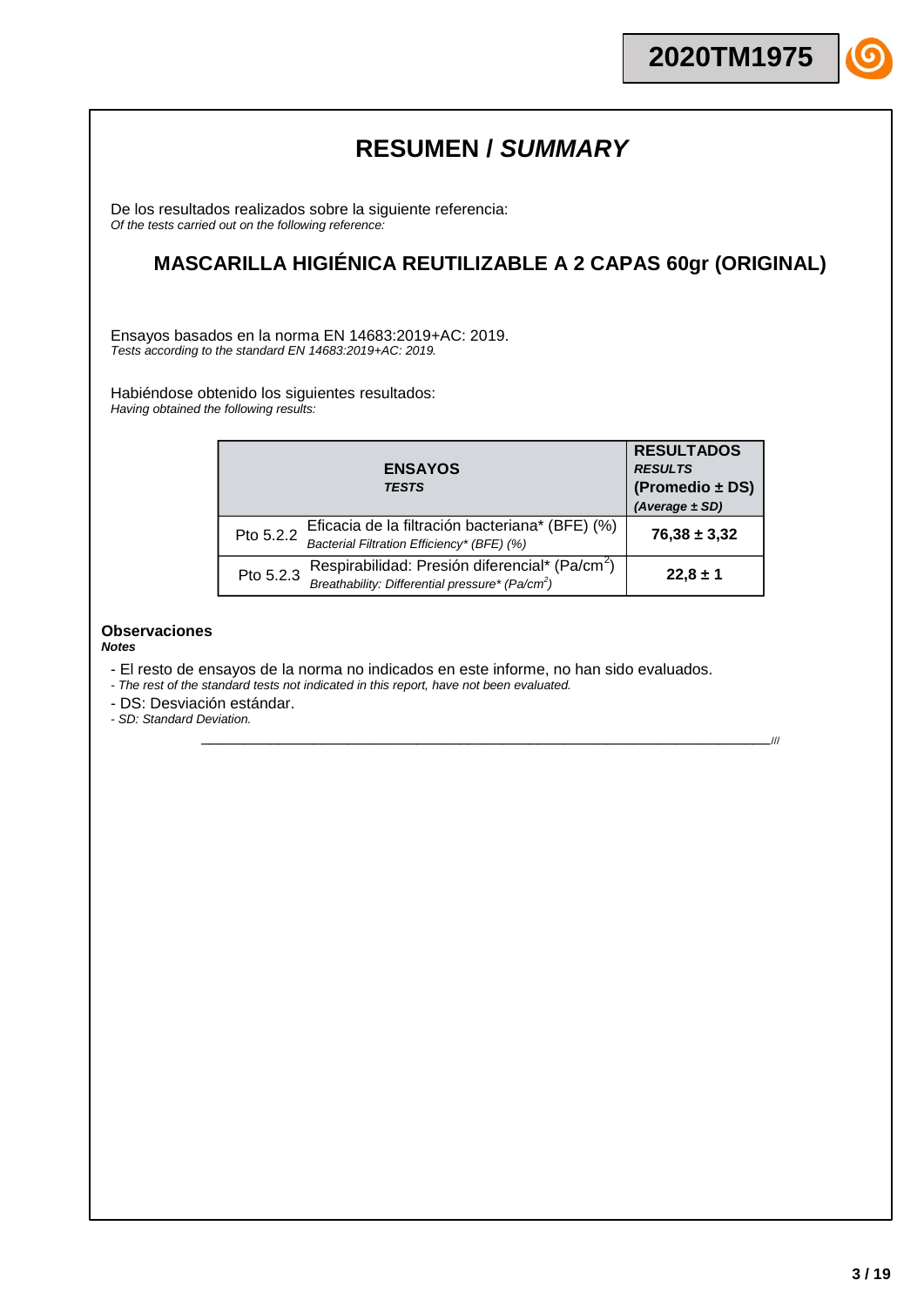# **RESUMEN /** *SUMMARY*

De los resultados realizados sobre la siguiente referencia: *Of the tests carried out on the following reference:*

# **MASCARILLA HIGIÉNICA REUTILIZABLE A 2 CAPAS 60gr (DESPUÉS DE 5 LAVADOS)**

Ensayos basados en la norma EN 14683:2019+AC: 2019. *Tests according to the standard EN 14683:2019+AC: 2019.*

Habiéndose obtenido los siguientes resultados: *Having obtained the following results:*

|           | <b>ENSAYOS</b><br><b>TESTS</b>                                                                                            | <b>RESULTADOS</b><br><b>RESULTS</b><br>(Promedio ± DS)<br>$(Average \pm SD)$ |
|-----------|---------------------------------------------------------------------------------------------------------------------------|------------------------------------------------------------------------------|
| Pto 5.2.2 | Eficacia de la filtración bacteriana* (BFE) (%)<br>Bacterial Filtration Efficiency* (BFE) (%)                             | $81,32 \pm 2,96$                                                             |
| Pto 5.2.3 | Respirabilidad: Presión diferencial* (Pa/cm <sup>2</sup> )<br>Breathability: Differential pressure* (Pa/cm <sup>2</sup> ) | $17 \pm 0$                                                                   |

\_\_\_\_\_\_\_\_\_\_\_\_\_\_\_\_\_\_\_\_\_\_\_\_\_\_\_\_\_\_\_\_\_\_\_\_\_\_\_\_\_\_\_\_\_\_\_\_\_\_\_\_\_\_\_\_\_\_\_\_\_\_\_\_\_\_///

### **Observaciones** *Notes*

- El resto de ensayos de la norma no indicados en este informe, no han sido evaluados.
- *- The rest of the standard tests not indicated in this report, have not been evaluated.*
- DS: Desviación estándar.

*- SD: Standard Deviation.*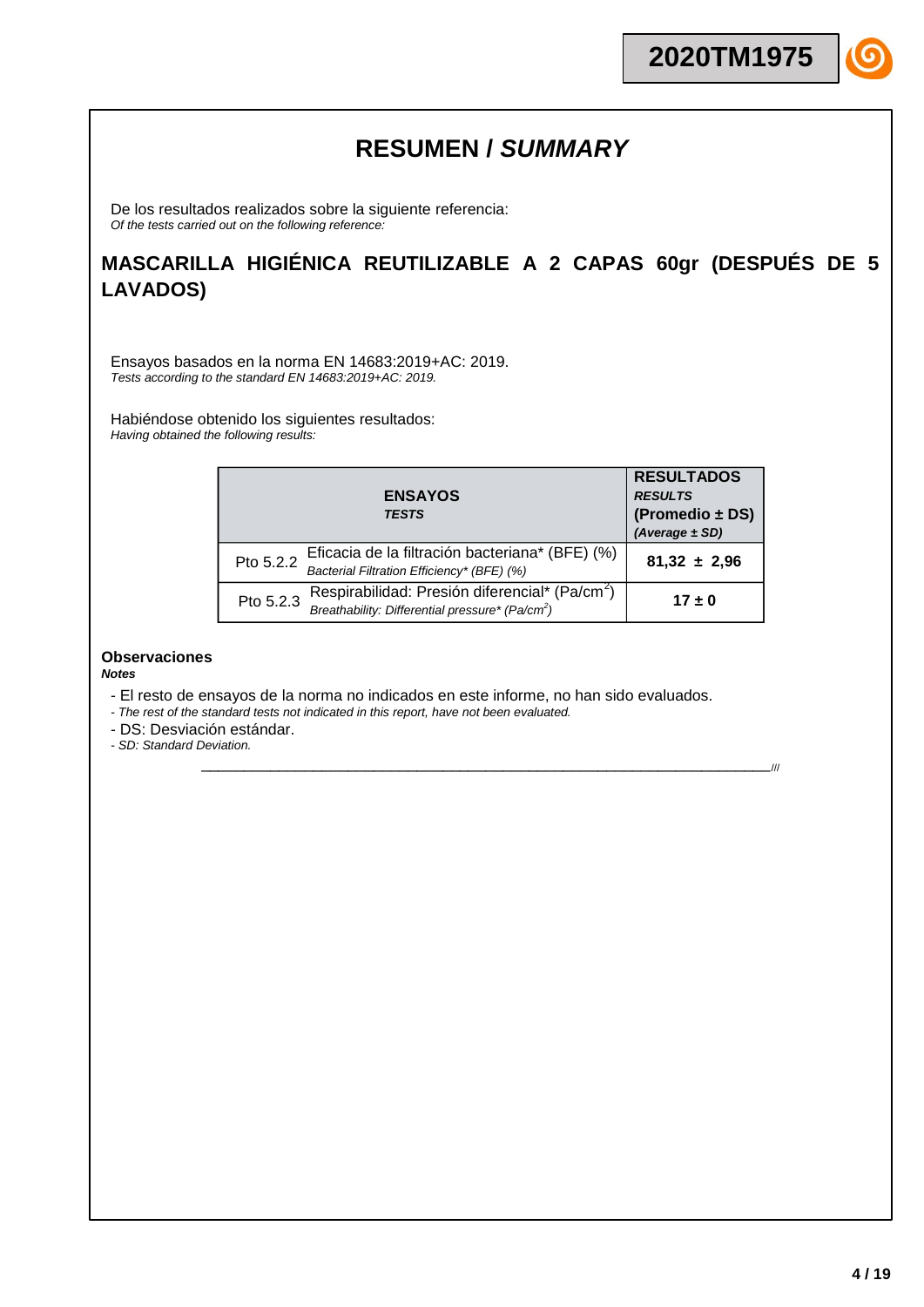## **DETERMINACIÓN IN VITRO DE LA EFICACIA DE LA FILTRACIÓN BACTERIANA (BFE)\*** *IN VITRO DETERMINATION OF BACTERIAL FILTRATION EFFICIENCY (BFE)\**

\_\_\_\_\_\_\_\_\_\_\_\_\_\_\_\_\_\_\_\_\_\_\_\_\_\_\_\_\_\_\_\_\_\_\_\_\_\_\_\_\_\_\_\_\_\_\_\_\_\_\_\_\_\_\_\_\_\_\_\_\_\_\_\_\_\_>>>

#### **Norma** *Standard*

EN 14683:2019+AC:2019

# **Fecha de ensayo**

*Test date*

08/06/2020 - 09/06/2020

**Nº de Lote(1)** *Batch nº(1)*

---

### **Muestra de ensayo** *Sample reference*

## MASCARILLA HIGIÉNICA REUTILIZABLE A 2 CAPAS 60gr

**Número de réplicas de ensayo** *Number of test specimen*

5

## **Dimensión de la muestra de ensayo**

*Size of test specimen*

10 cm x 10 cm

### **Tamaño del área sometida a ensayo**

*Tested area of the test specimen*

50  $cm<sup>2</sup>$ 

### **Descripción de la muestra de ensayo** *Description of the test specimen*

Cara interna hacia el aerosol inoculante *Inner side to the aerosol challenge*

### **Unidad de control del ensayo** *Test control unit*

Impactador en cascada Andersen de seis etapas *Six stage Andersen Sampler*

### **Caudal de aire** *Flow of air*

28.3 l/min

### **Microorganismo ensayo** *Test germ*

*Staphylococcus aureus ATCC 6538*

### **Condiciones de incubación** *Incubation conditions*

24 h a  $36 \pm 1$  °C *24 h at 36 ± 1 ºC*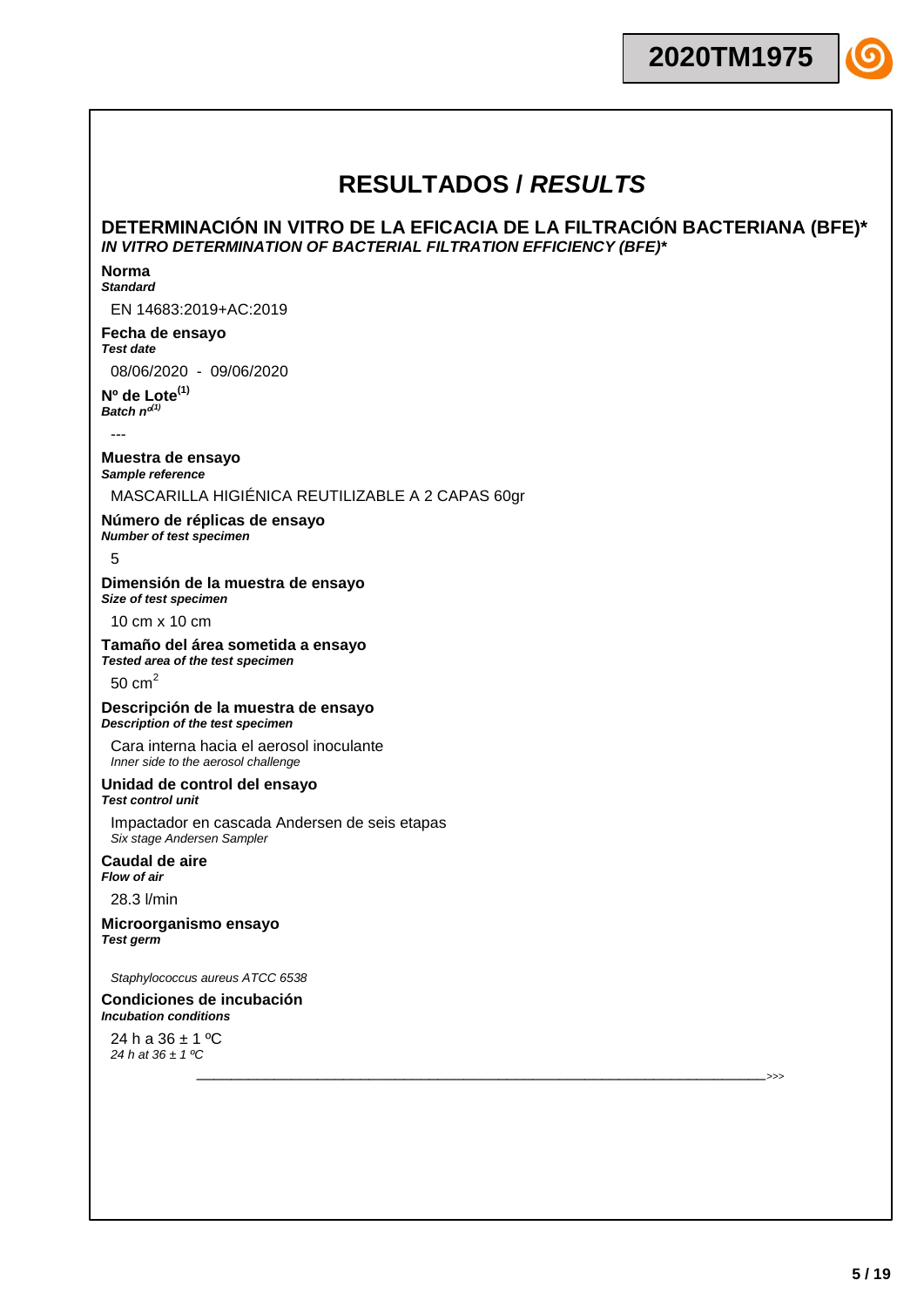|   | Valores de la muestra de ensayo                |                                                                        |                                                                        |                                                |                                                                        |                                                                        |                                                      |
|---|------------------------------------------------|------------------------------------------------------------------------|------------------------------------------------------------------------|------------------------------------------------|------------------------------------------------------------------------|------------------------------------------------------------------------|------------------------------------------------------|
|   |                                                |                                                                        | <b>Test sample values</b>                                              |                                                |                                                                        |                                                                        |                                                      |
|   | Nivel1<br>Level1<br>(ufc/placa)<br>(cfu/plate) | Nivel <sub>2</sub><br>Level <sub>2</sub><br>(ufc/placa)<br>(cfu/plate) | Nivel <sub>3</sub><br>Level <sub>3</sub><br>(ufc/placa)<br>(cfu/plate) | Nivel4<br>Level4<br>(ufc/placa)<br>(cfu/plate) | Nivel <sub>5</sub><br>Level <sub>5</sub><br>(ufc/placa)<br>(cfu/plate) | Nivel <sub>6</sub><br>Level <sub>6</sub><br>(ufc/placa)<br>(cfu/plate) | <b>Recuento total</b><br><b>Total count</b><br>(ufc) |
|   | 8                                              | 12                                                                     | 127                                                                    | 218                                            | 279                                                                    | 116                                                                    | 760                                                  |
| 2 | 5                                              | 15                                                                     | 47                                                                     | 234                                            | 311                                                                    | 105                                                                    | 717                                                  |
| 3 | 5                                              | 12                                                                     | 75                                                                     | 126                                            | 218                                                                    | 79                                                                     | 515                                                  |
| 4 | 3                                              | 16                                                                     | 105                                                                    | 246                                            | 223                                                                    | 65                                                                     | 658                                                  |
| 5 | 7                                              | 16                                                                     | 148                                                                    | 206                                            | 232                                                                    | 94                                                                     | 703                                                  |

*Legend meaning:*

Significado de las siglas: ufc: unidades formadoras de colonias *cfu: colony forming units*

**Pretratamiento** *Pre-treatment*

Original. No se ha realizado ningún pretratamiento. *Original. No pretreatment has been performed.*

**Cálculo de la eficacia de la filtración bacteriana:** *Calculation of bacterial filtration efficiency:*

| <b>Ensayo</b><br><b>Test</b> | Eficacia de filtración (%)<br>Filtration efficiency (%) |  |  |  |
|------------------------------|---------------------------------------------------------|--|--|--|
|                              | 73,23                                                   |  |  |  |
| 2                            | 74.74                                                   |  |  |  |
| 3                            | 81,86                                                   |  |  |  |
| 4                            | 76,82                                                   |  |  |  |
| 5                            | 75,24                                                   |  |  |  |
| Media<br><b>Mean</b>         | $76,38 \pm 3,32^{(2)}$                                  |  |  |  |

#### **Nota** *Remark*

- Se ha aplicado el factor de conversión de "orificios positivos" descrito por A. Andersen al número de unidades formadoras de colonias UFC recogidas por el impactador de cascada para la muestra y el control positivo. *- The "positive hole" conversion factor described by A. Andersen has been applied to the number of CFU colony forming units collected by the cascade impactor for the sample and positive control.*

\_\_\_\_\_\_\_\_\_\_\_\_\_\_\_\_\_\_\_\_\_\_\_\_\_\_\_\_\_\_\_\_\_\_\_\_\_\_\_\_\_\_\_\_\_\_\_\_\_\_\_\_\_\_\_\_\_\_\_\_\_\_\_\_\_\_///

# **Observaciones**

*Notes*

- Las muestras analizadas han sido suministradas por el cliente.
- *- Tested samples were supplied by the customer.*
- El recuento total de placas de los blancos está disponible bajo solicitud.
- *- Total plate count for blanks are available upon request.*
- <sup>(1)</sup>Dato suministrado por el cliente.
- *- (1)Data provided by the customer.*
- <sup>(2)</sup>Desviación estandar de los resultados.
- *- (2)Standard Deviation of the results.*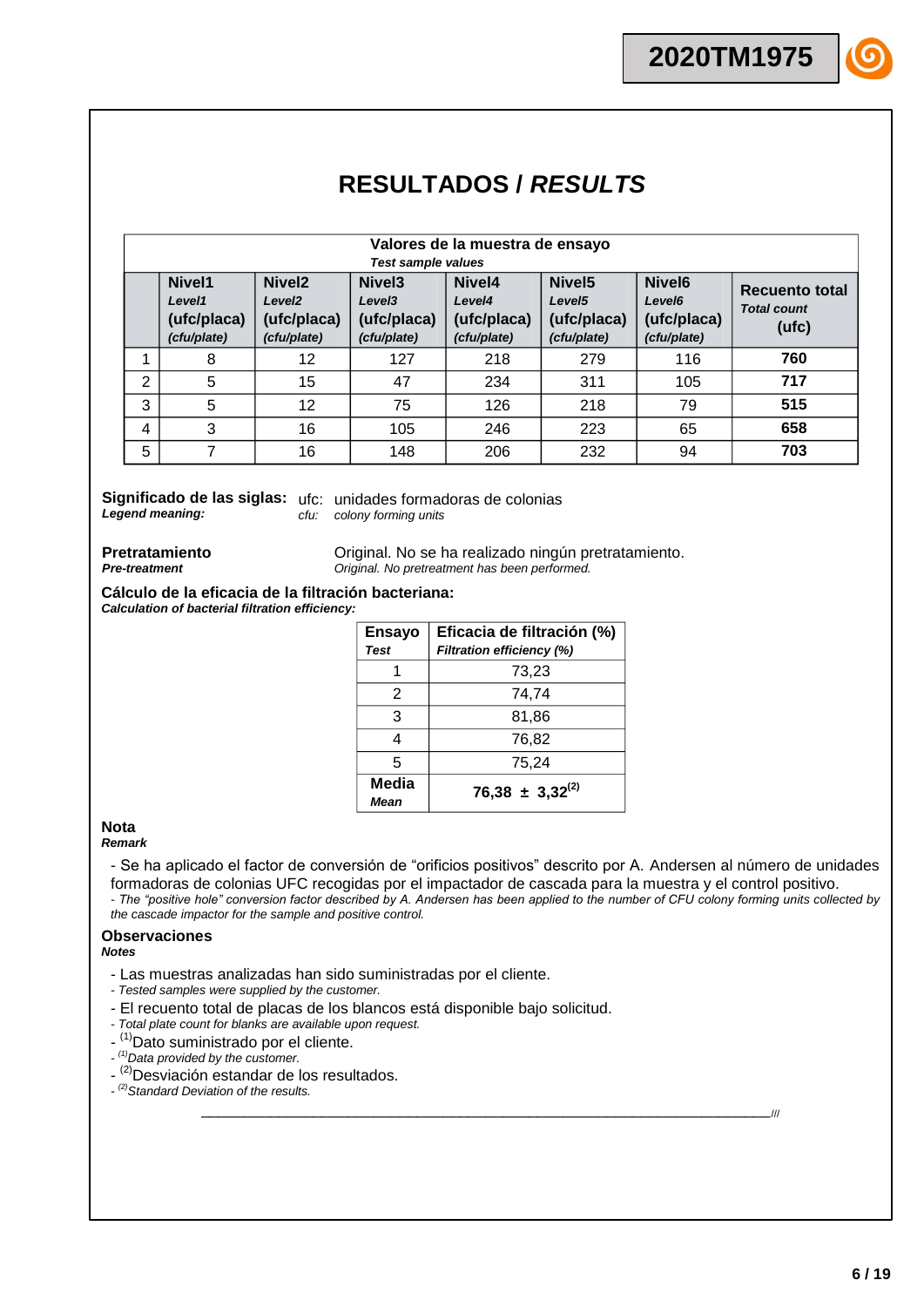**2020TM1975**

# **RESULTADOS /** *RESULTS*

### **DETERMINACIÓN DE LA RESPIRABILIDAD (PRESIÓN DIFERENCIAL)\*** *DETERMINATION OF BREATHABILITY (DIFFERENTIAL PRESSURE)\**

### **Norma**

### *Standard*

EN 14683:2019+AC:2019

## **Principio**

## *Principle*

Se mide la diferencia de presión que se necesita para hacer pasar aire a través de un área superficial medida a un caudal constante de aire, con la finalidad de medir la presión de intercambio de aire del material de la mascarilla quirúrgica.

It is measure the differential pressure required to move air through a measured surface area at a constant flow of air, with the aim of *measuring the pressure of air exchange of the material of the surgical mask.*

\_\_\_\_\_\_\_\_\_\_\_\_\_\_\_\_\_\_\_\_\_\_\_\_\_\_\_\_\_\_\_\_\_\_\_\_\_\_\_\_\_\_\_\_\_\_\_\_\_\_\_\_\_\_\_\_\_\_\_\_\_\_\_\_\_\_>>>

### **Fecha de ensayo**

*Test date*

03/06/2020 - 03/06/2020

**Nº de Lote(1)**  $Batch$   $n^{d^{(1)}}$ 

---

**Muestra de ensayo** *Sample reference*

MASCARILLA HIGIÉNICA REUTILIZABLE A 2 CAPAS 60gr

### **Número de muestras de ensayo** *Number of test specimen*

### 5

**Dimensión de la muestra de ensayo** *Size of test specimen*

4.9  $cm<sup>2</sup>$ 

### **Tamaño del área sometida a ensayo** *Tested area of the test specimen*

Circular, diámetro 2.5 cm *Circular, diameter 2.5 cm*

### **Condiciones ambientales ensayo** *Test environmental conditions*

Tª 22 ºC Hr 30 %

**Caudal de aire** *Flow of air*

 $(8 \pm 0.2)$  l/min

#### **Pretratamiento** *Pre-treatment*

Original. No se ha realizado ningún pretratamiento. *Original. No pretreatment has been performed.*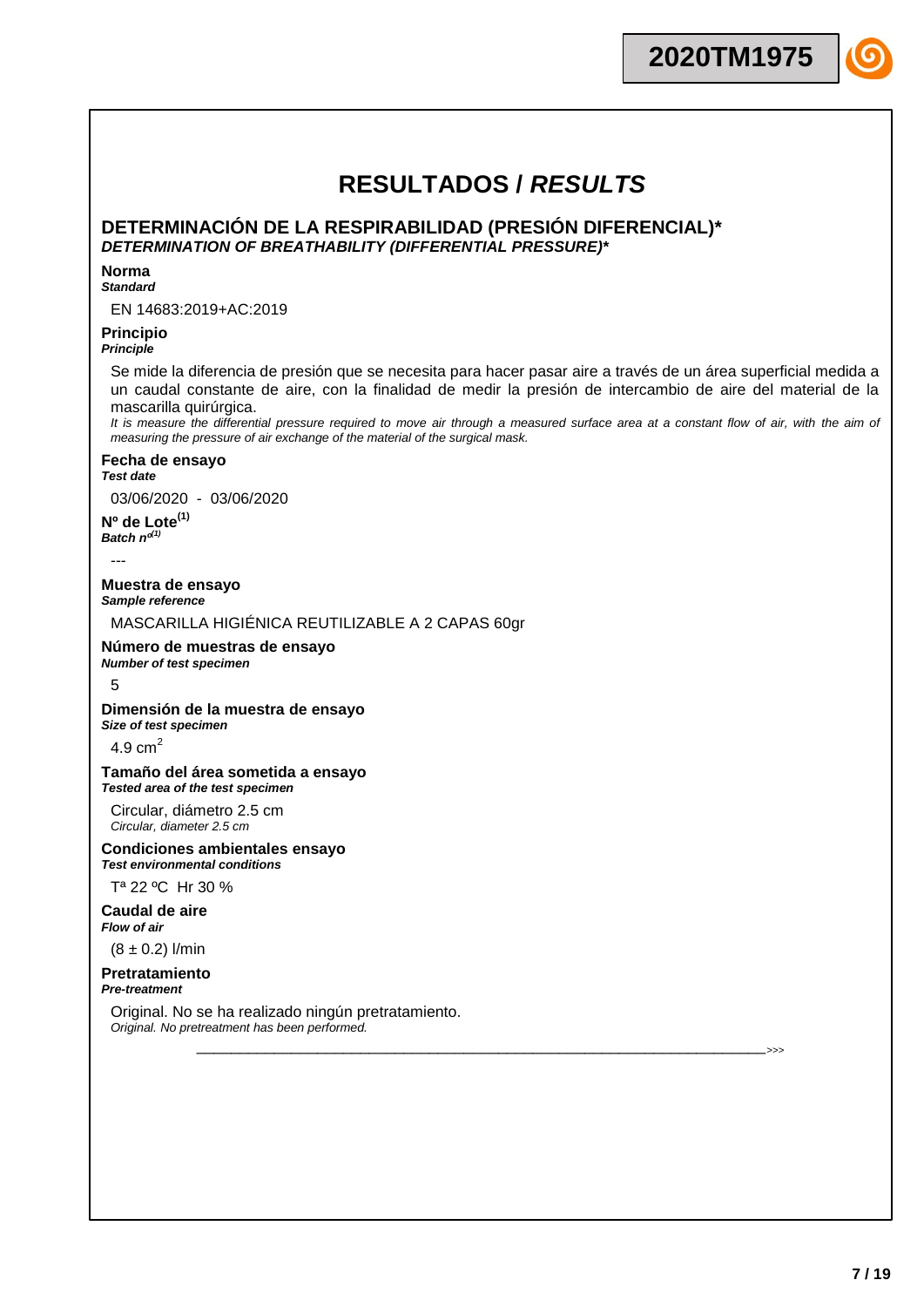# **Resultados**

*Results*

| Muestra de ensayo<br><b>Test specimen</b> | Pos1<br>Pa | Pos <sub>2</sub><br>Pa | Pos <sub>3</sub><br>Pa | Pos4<br>Pa | Pos <sub>5</sub><br>Pa | <b>Media</b><br>Average<br>Pa | $\Delta P$<br>(Pa/cm <sup>2</sup> ) |
|-------------------------------------------|------------|------------------------|------------------------|------------|------------------------|-------------------------------|-------------------------------------|
|                                           | 109        | 108                    | 112                    | 110        | 111                    | 110                           | 23                                  |
| 2                                         | 110        | 111                    | 111                    | 108        | 106                    | 109,2                         | 23                                  |
| 3                                         | 107        | 105                    | 108                    | 109        | 107                    | 107,2                         | 22                                  |
| 4                                         | 112        | 111                    | 109                    | 110        | 108                    | 110                           | 23                                  |
| 5                                         | 109        | 110                    | 110                    | 108        | 107                    | 108,8                         | 23                                  |
|                                           |            |                        |                        |            | Media<br>Average       | 109,04                        | (2)<br>$22,8 \pm 1$                 |

\_\_\_\_\_\_\_\_\_\_\_\_\_\_\_\_\_\_\_\_\_\_\_\_\_\_\_\_\_\_\_\_\_\_\_\_\_\_\_\_\_\_\_\_\_\_\_\_\_\_\_\_\_\_\_\_\_\_\_\_\_\_\_\_\_\_///

### **Observaciones** *Notes*

- Las muestras analizadas han sido suministradas por el cliente.

*- Tested samples were supplied by the customer.*

- <sup>(1)</sup>Dato suministrado por el cliente.

*- (1)Data provided by the customer.*

- <sup>(2)</sup>Desviación estandar de los resultados.

*- (2)Standard Deviation of the results.*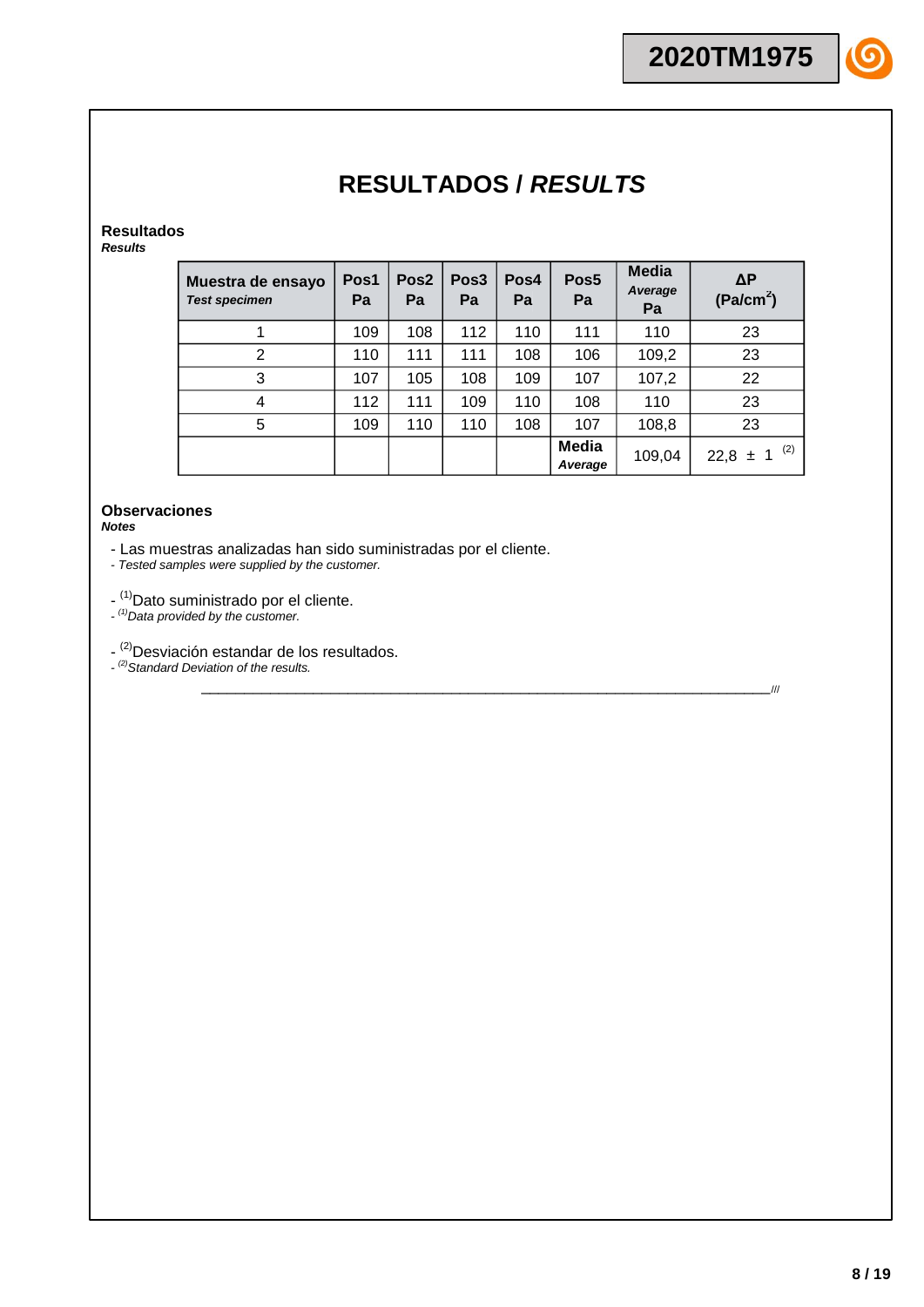# **PRETRATAMIENTO**

# *PRE-TREATMENT*

#### **Referencia** *Reference*

### MASCARILLA HIGIÉNICA REUTILIZABLE A 2 CAPAS 60gr

#### **Norma** *Standard*

ISO 6330:2012

## **Desviación de la norma**

*Standard deviation*

---

## **Programa de lavado**

*Washing procedure*

3M (Tª = 30 ± 3ºC; Carga total seca de las probetas y el contrapeso 2 ± 0.1 Kg) según Norma ISO 6330:2012 *3M (Tª = 30 ± 3ºC; Total dry load test samples and the counterweight 2 ± 0.1 Kg) according to ISO 6330:2012*

# **Aparato utilizado**

## *Used apparatus*

Wascator tipo A - Tambor horizontal, carga frontal (02172E12) *Wascator type A - Horizontal drum, front loading (02172E12)*

## **Detergente**

*Detergent*

Detergente de referencia ECE 98 sin blanqueador óptico. *98 ECE reference detergent without optical brightener.*

# **Contrapeso**

*Counterweight*

Tipo III - 100% poliester *Type III - 100% polyester*

# **Número de ciclos de lavado**

*Number of washing cycles*

5

### **Tipo de Secado** *Type drying*

**Procedimiento A - Secado sobre hilo** *Procedure A - Line dry*

# **Observaciones**

*Notes*

Pulverización con virucida (Amonio cuaternario 0.6%) e impregnación durante 15 minutos previo al ciclo de lavado.

\_\_\_\_\_\_\_\_\_\_\_\_\_\_\_\_\_\_\_\_\_\_\_\_\_\_\_\_\_\_\_\_\_\_\_\_\_\_\_\_\_\_\_\_\_\_\_\_\_\_\_\_\_\_\_\_\_\_\_\_\_\_\_\_\_\_///

*Spraying with virucide (Quaternary Ammonium 0.6%) impregnation for 15 minutes prior to the washing cycle.*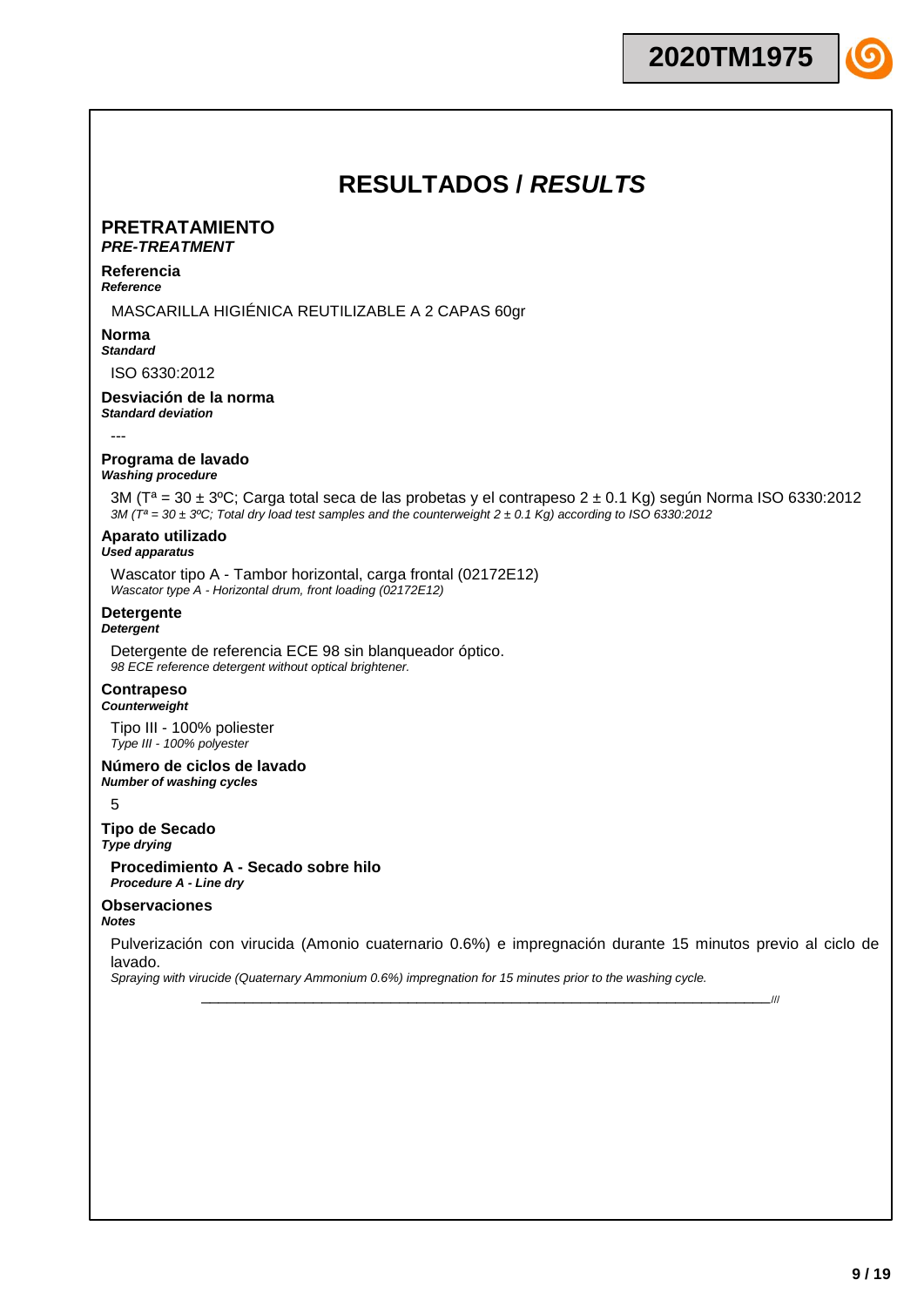## **DETERMINACIÓN IN VITRO DE LA EFICACIA DE LA FILTRACIÓN BACTERIANA (BFE)\*** *IN VITRO DETERMINATION OF BACTERIAL FILTRATION EFFICIENCY (BFE)\**

\_\_\_\_\_\_\_\_\_\_\_\_\_\_\_\_\_\_\_\_\_\_\_\_\_\_\_\_\_\_\_\_\_\_\_\_\_\_\_\_\_\_\_\_\_\_\_\_\_\_\_\_\_\_\_\_\_\_\_\_\_\_\_\_\_\_>>>

#### **Norma** *Standard*

EN 14683:2019+AC:2019

### **Fecha de ensayo** *Test date*

10/06/2020 - 11/06/2020

### **Nº de Lote(1)** *Batch nº(1)*

---

### **Muestra de ensayo** *Sample reference*

# MASCARILLA HIGIÉNICA REUTILIZABLE A 2 CAPAS 60gr

# **Número de réplicas de ensayo**

*Number of test specimen*

### 5

#### **Dimensión de la muestra de ensayo** *Size of test specimen*

10 cm x 10 cm

### **Tamaño del área sometida a ensayo** *Tested area of the test specimen*

50  $cm<sup>2</sup>$ 

### **Descripción de la muestra de ensayo** *Description of the test specimen*

Cara interna hacia el aerosol inoculante *Inner side to the aerosol challenge*

### **Unidad de control del ensayo** *Test control unit*

Impactador en cascada Andersen de seis etapas *Six stage Andersen Sampler*

### **Caudal de aire** *Flow of air*

28.3 l/min

### **Microorganismo ensayo** *Test germ*

*Staphylococcus aureus ATCC 6538*

### **Condiciones de incubación** *Incubation conditions*

24 h a  $36 \pm 1$  °C *24 h at 36 ± 1 ºC*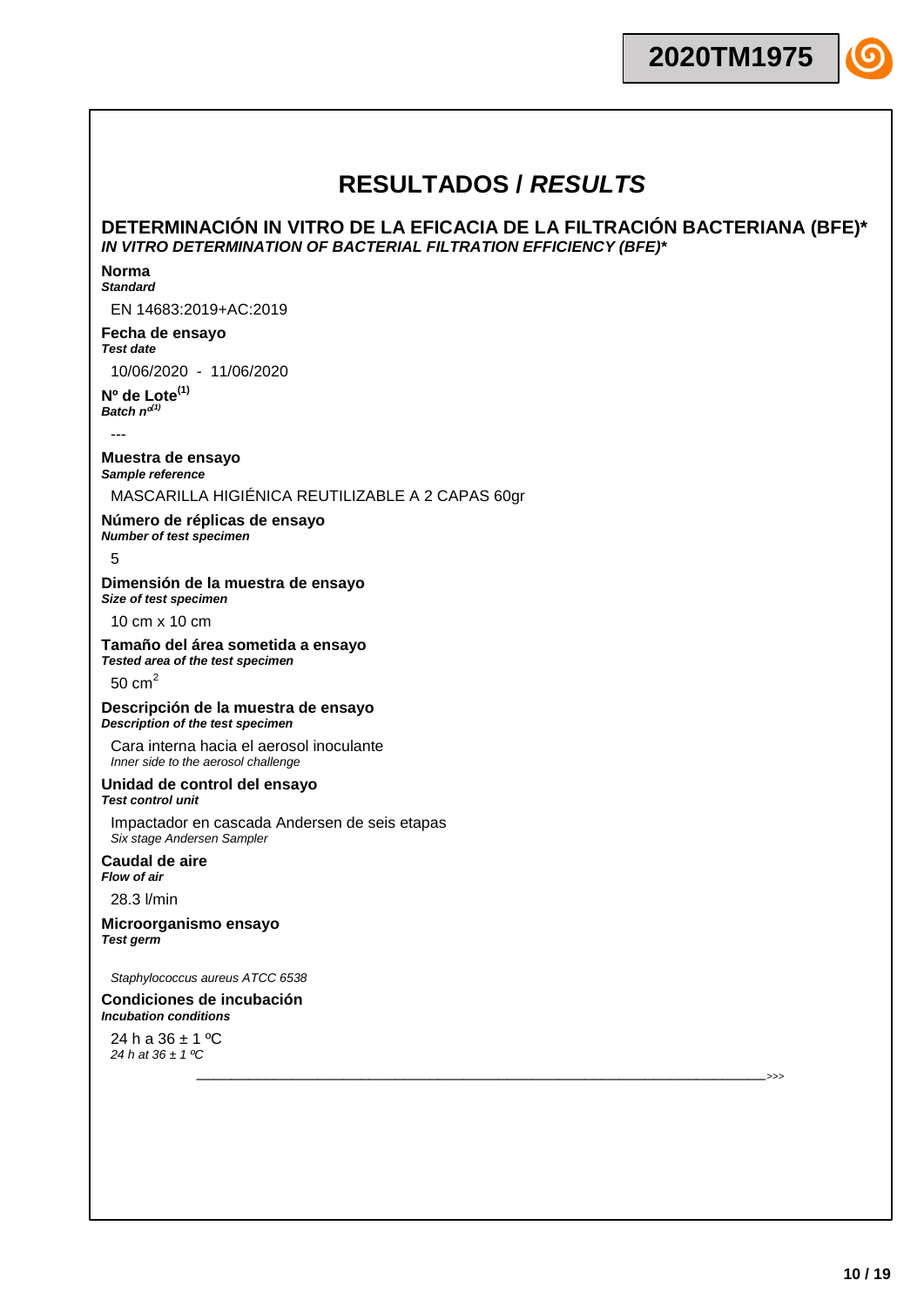|                | Valores de la muestra de ensayo                |                                                                        |                                                                        |                                                |                                                                        |                                                                        |                                               |
|----------------|------------------------------------------------|------------------------------------------------------------------------|------------------------------------------------------------------------|------------------------------------------------|------------------------------------------------------------------------|------------------------------------------------------------------------|-----------------------------------------------|
|                |                                                |                                                                        | <b>Test sample values</b>                                              |                                                |                                                                        |                                                                        |                                               |
|                | Nivel1<br>Level1<br>(ufc/placa)<br>(cfu/plate) | Nivel <sub>2</sub><br>Level <sub>2</sub><br>(ufc/placa)<br>(cfu/plate) | Nivel <sub>3</sub><br>Level <sub>3</sub><br>(ufc/placa)<br>(cfu/plate) | Nivel4<br>Level4<br>(ufc/placa)<br>(cfu/plate) | Nivel <sub>5</sub><br>Level <sub>5</sub><br>(ufc/placa)<br>(cfu/plate) | Nivel <sub>6</sub><br>Level <sub>6</sub><br>(ufc/placa)<br>(cfu/plate) | Recuento total<br><b>Total count</b><br>(ufc) |
|                |                                                | 3                                                                      | 15                                                                     | 23                                             | 23                                                                     | 32                                                                     | 103                                           |
| $\overline{2}$ | 5                                              | 2                                                                      | 8                                                                      | 30                                             | 29                                                                     | 16                                                                     | 90                                            |
| 3              | 4                                              | 2                                                                      | 19                                                                     | 18                                             | 5                                                                      | 25                                                                     | 73                                            |
| 4              | 2                                              | 8                                                                      | 16                                                                     | 26                                             | 12                                                                     | 32                                                                     | 96                                            |
| 5              | 3                                              | 8                                                                      | 9                                                                      | 13                                             | 41                                                                     | 30                                                                     | 104                                           |

Significado de las ufc: unidades formadoras de colonias **siglas:** *Legend meaning:*

*cfu: colony forming units*

**Pretratamiento** *Pre-treatment*

5 ciclos de pulverización con virucida (Amonio cuaternario 0.6%) e impregnación durante 15 minutos previo al ciclo de lavado a 30ºC. *5 cycles of praying with virucide (Quaternary Ammonium 0.6%) impregnation for 15 minutes prior to the washing cycle t 30ºC.*

**Cálculo de la eficacia de la filtración bacteriana:** *Calculation of bacterial filtration efficiency:*

| <b>Ensayo</b>        | Eficacia de filtración (%)       |  |  |  |  |
|----------------------|----------------------------------|--|--|--|--|
| <b>Test</b>          | <b>Filtration efficiency (%)</b> |  |  |  |  |
|                      | 80,27                            |  |  |  |  |
| $\mathcal{P}$        | 82,76                            |  |  |  |  |
| 3                    | 86,02                            |  |  |  |  |
| 4                    | 77,20                            |  |  |  |  |
| 5                    | 81,61                            |  |  |  |  |
| Media<br><b>Mean</b> | $81,32 \pm 2,96^{(2)}$           |  |  |  |  |

### **Nota**

*Remark*

- Se ha aplicado el factor de conversión de "orificios positivos" descrito por A. Andersen al número de unidades formadoras de colonias UFC recogidas por el impactador de cascada para la muestra y el control positivo. *- The "positive hole" conversion factor described by A. Andersen has been applied to the number of CFU colony forming units collected by the cascade impactor for the sample and positive control.*

\_\_\_\_\_\_\_\_\_\_\_\_\_\_\_\_\_\_\_\_\_\_\_\_\_\_\_\_\_\_\_\_\_\_\_\_\_\_\_\_\_\_\_\_\_\_\_\_\_\_\_\_\_\_\_\_\_\_\_\_\_\_\_\_\_\_>>>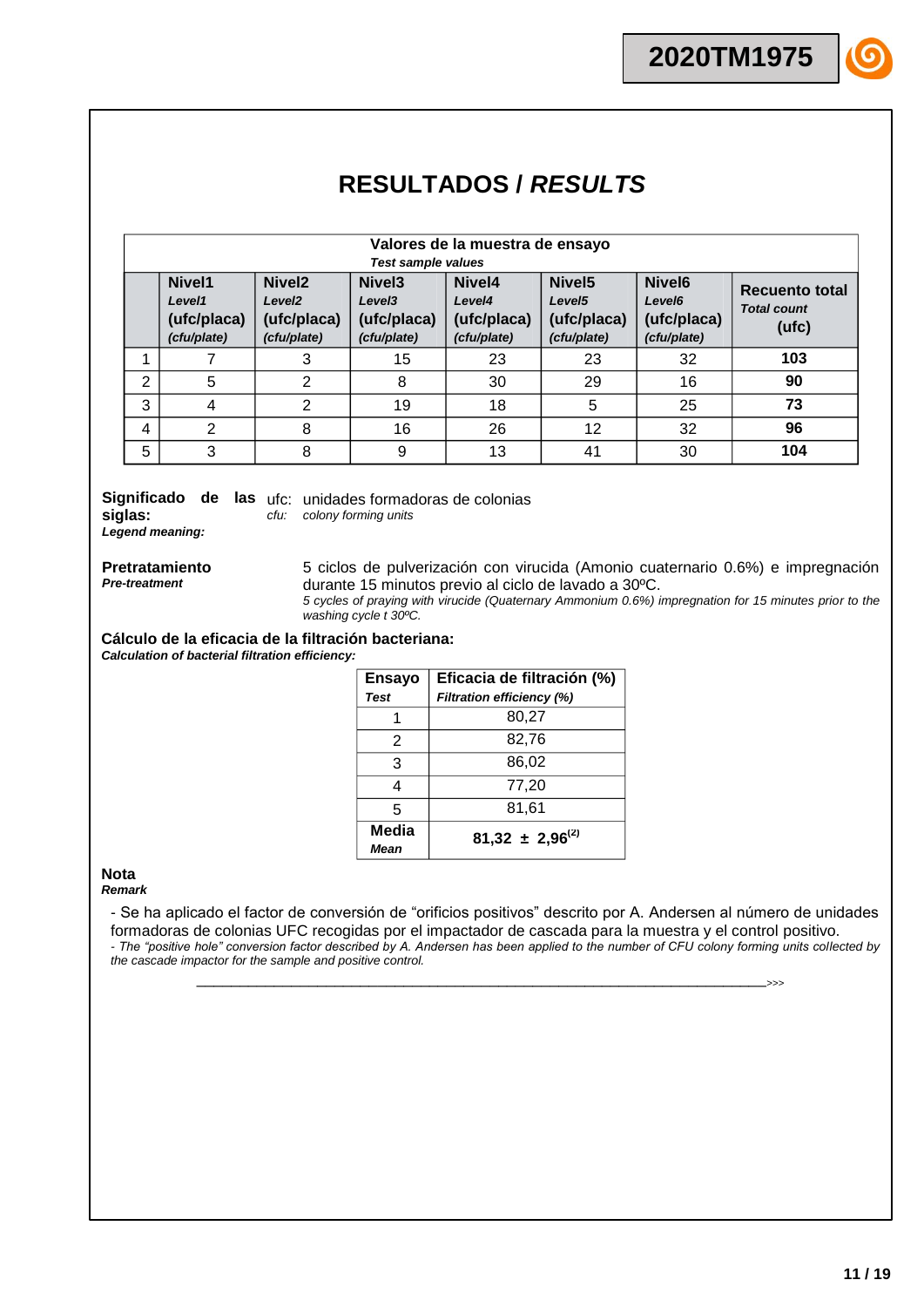\_\_\_\_\_\_\_\_\_\_\_\_\_\_\_\_\_\_\_\_\_\_\_\_\_\_\_\_\_\_\_\_\_\_\_\_\_\_\_\_\_\_\_\_\_\_\_\_\_\_\_\_\_\_\_\_\_\_\_\_\_\_\_\_\_\_///

### **Observaciones** *Notes*

- Las muestras analizadas han sido suministradas por el cliente.
- *- Tested samples were supplied by the customer.*
- El recuento total de placas de los blancos está disponible bajo solicitud.
- *- Total plate count for blanks are available upon request.*
- <sup>(1)</sup>Dato suministrado por el cliente.
- *- (1)Data provided by the customer.*
- <sup>(2)</sup>Desviación estandar de los resultados.
- *- (2)Standard Deviation of the results.*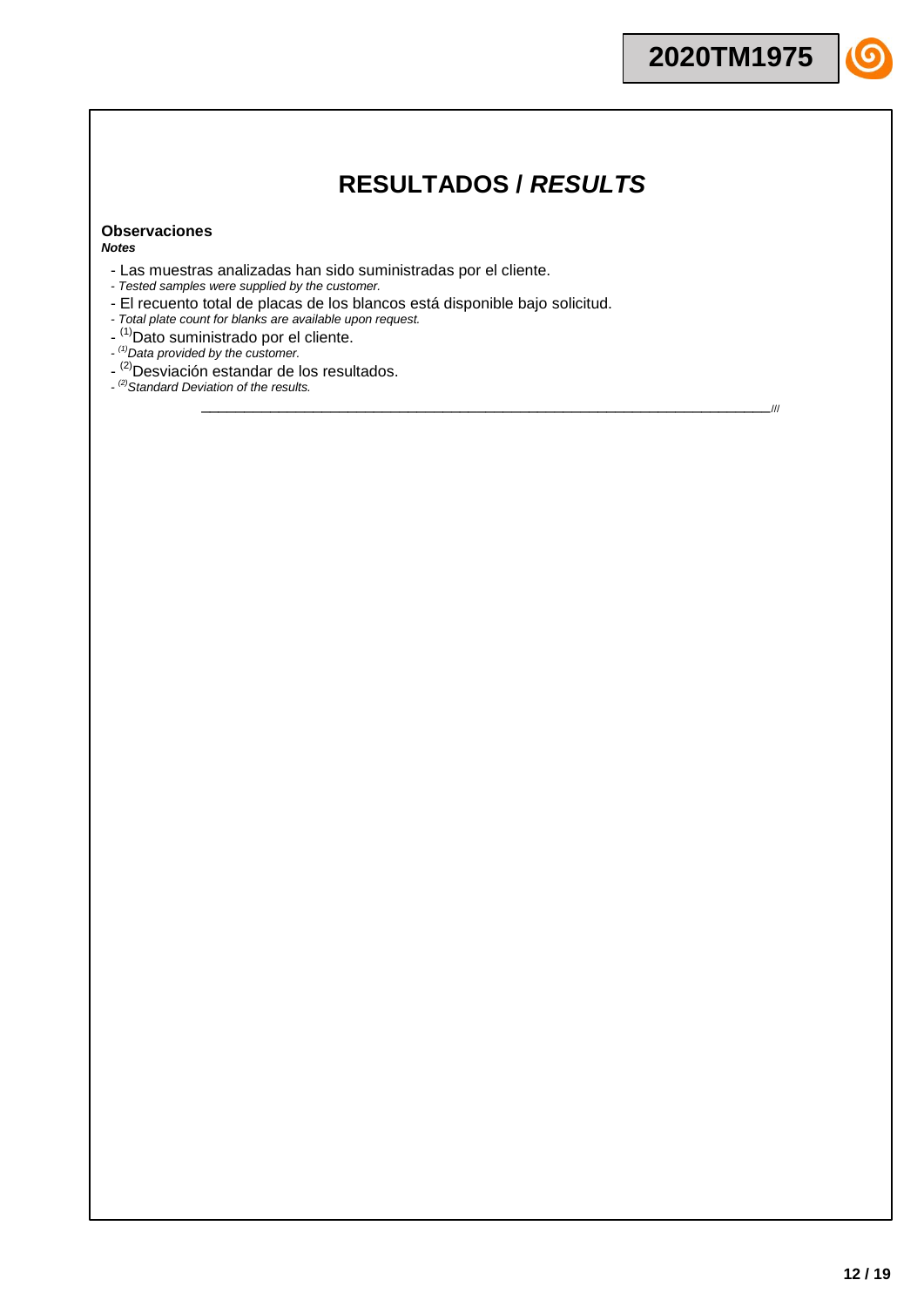**2020TM1975**

## **DETERMINACIÓN DE LA RESPIRABILIDAD (PRESIÓN DIFERENCIAL)\*** *DETERMINATION OF BREATHABILITY (DIFFERENTIAL PRESSURE)\**

### **Norma**

### *Standard*

EN 14683:2019+AC:2019

## **Principio**

### *Principle*

Se mide la diferencia de presión que se necesita para hacer pasar aire a través de un área superficial medida a un caudal constante de aire, con la finalidad de medir la presión de intercambio de aire del material de la mascarilla quirúrgica.

It is measure the differential pressure required to move air through a measured surface area at a constant flow of air, with the aim of *measuring the pressure of air exchange of the material of the surgical mask.*

### **Fecha de ensayo**

*Test date*

02/06/2020 - 02/06/2020

**Nº de Lote(1)**  $Batch$   $n^{d^{(1)}}$ 

---

**Muestra de ensayo** *Sample reference*

MASCARILLA HIGIÉNICA REUTILIZABLE A 2 CAPAS 60gr

### **Número de muestras de ensayo** *Number of test specimen*

### 5

**Dimensión de la muestra de ensayo** *Size of test specimen*

4.9  $cm<sup>2</sup>$ 

### **Tamaño del área sometida a ensayo** *Tested area of the test specimen*

Circular, diámetro 2.5 cm *Circular, diameter 2.5 cm*

### **Condiciones ambientales ensayo** *Test environmental conditions*

Tª 22 ºC Hr 30 %

**Caudal de aire** *Flow of air*

 $(8 \pm 0.2)$  l/min

### **Pretratamiento** *Pre-treatment*

5 ciclos de pulverización con virucida (Amonio cuaternario 0.6%) e impregnación durante 15 minutos previo al ciclo de lavado a 30ºC.

\_\_\_\_\_\_\_\_\_\_\_\_\_\_\_\_\_\_\_\_\_\_\_\_\_\_\_\_\_\_\_\_\_\_\_\_\_\_\_\_\_\_\_\_\_\_\_\_\_\_\_\_\_\_\_\_\_\_\_\_\_\_\_\_\_\_>>>

*5 cycles of praying with virucide (Quaternary Ammonium 0.6%) impregnation for 15 minutes prior to the washing cycle t 30ºC.*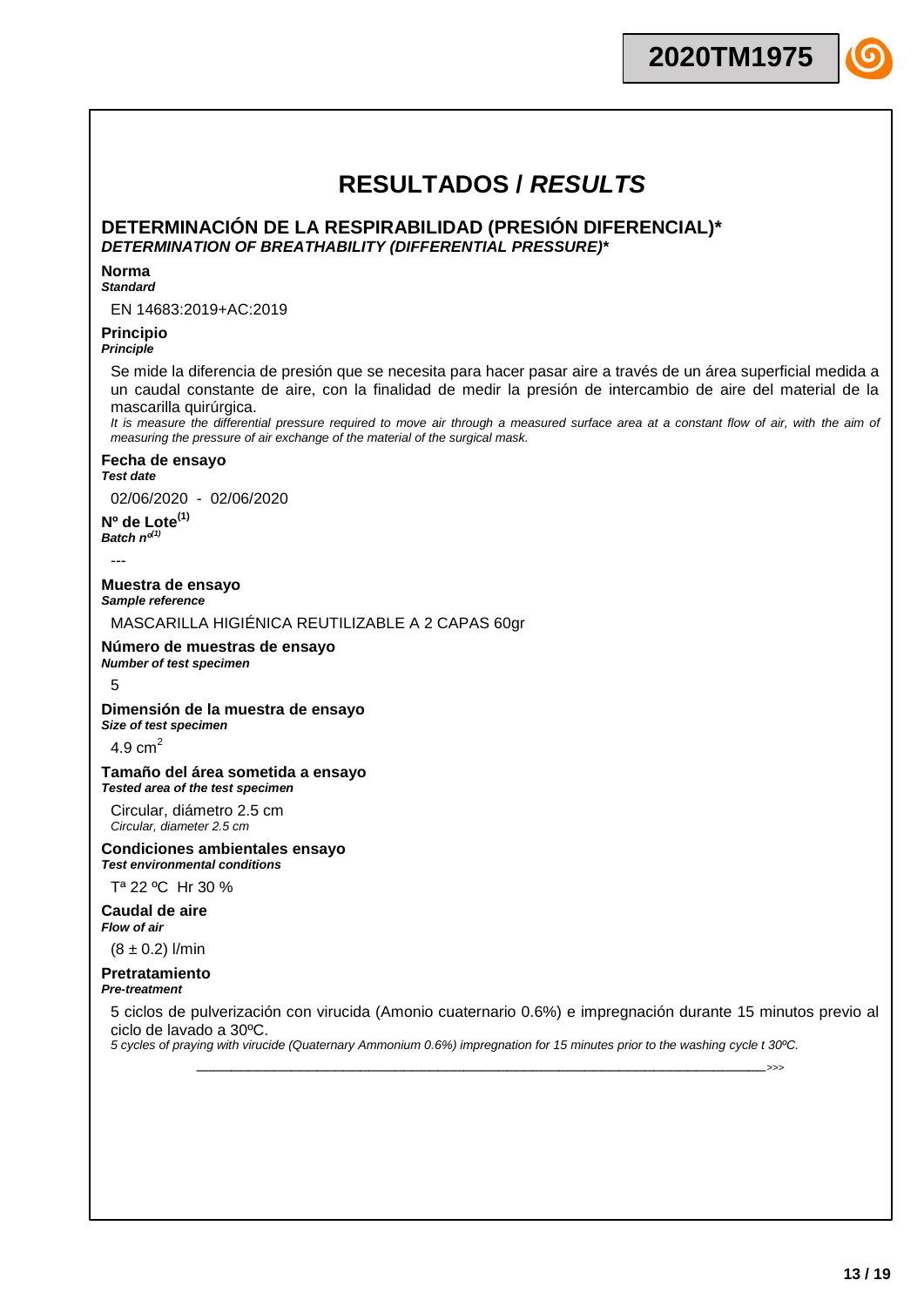# **Resultados**

*Results*

| Muestra de ensayo<br><b>Test specimen</b> | Pos1<br>Pa | Pos <sub>2</sub><br>Pa | Pos <sub>3</sub><br>Pa | Pos4<br>Pa | Pos <sub>5</sub><br>Pa | <b>Media</b><br>Average<br>Pa | $\Delta P$<br>(Pa/cm <sup>2</sup> ) |
|-------------------------------------------|------------|------------------------|------------------------|------------|------------------------|-------------------------------|-------------------------------------|
|                                           | 83         | 85                     | 80                     | 81         | 79                     | 81,6                          | 17                                  |
| $\overline{2}$                            | 78         | 83                     | 79                     | 88         | 84                     | 82,4                          | 17                                  |
| 3                                         | 89         | 81                     | 78                     | 82         | 85                     | 83                            | 17                                  |
| 4                                         | 82         | 84                     | 79                     | 77         | 81                     | 80,6                          | 17                                  |
| 5                                         | 77         | 84                     | 83                     | 82         | 89                     | 83                            | 17                                  |
|                                           |            |                        |                        |            | Media<br>Average       | 82,12                         | (2)<br>$17 \pm 0$                   |

\_\_\_\_\_\_\_\_\_\_\_\_\_\_\_\_\_\_\_\_\_\_\_\_\_\_\_\_\_\_\_\_\_\_\_\_\_\_\_\_\_\_\_\_\_\_\_\_\_\_\_\_\_\_\_\_\_\_\_\_\_\_\_\_\_\_///

### **Observaciones** *Notes*

- Las muestras analizadas han sido suministradas por el cliente.

*- Tested samples were supplied by the customer.*

- <sup>(1)</sup>Dato suministrado por el cliente.

*- (1)Data provided by the customer.*

- <sup>(2)</sup>Desviación estandar de los resultados.

*- (2)Standard Deviation of the results.*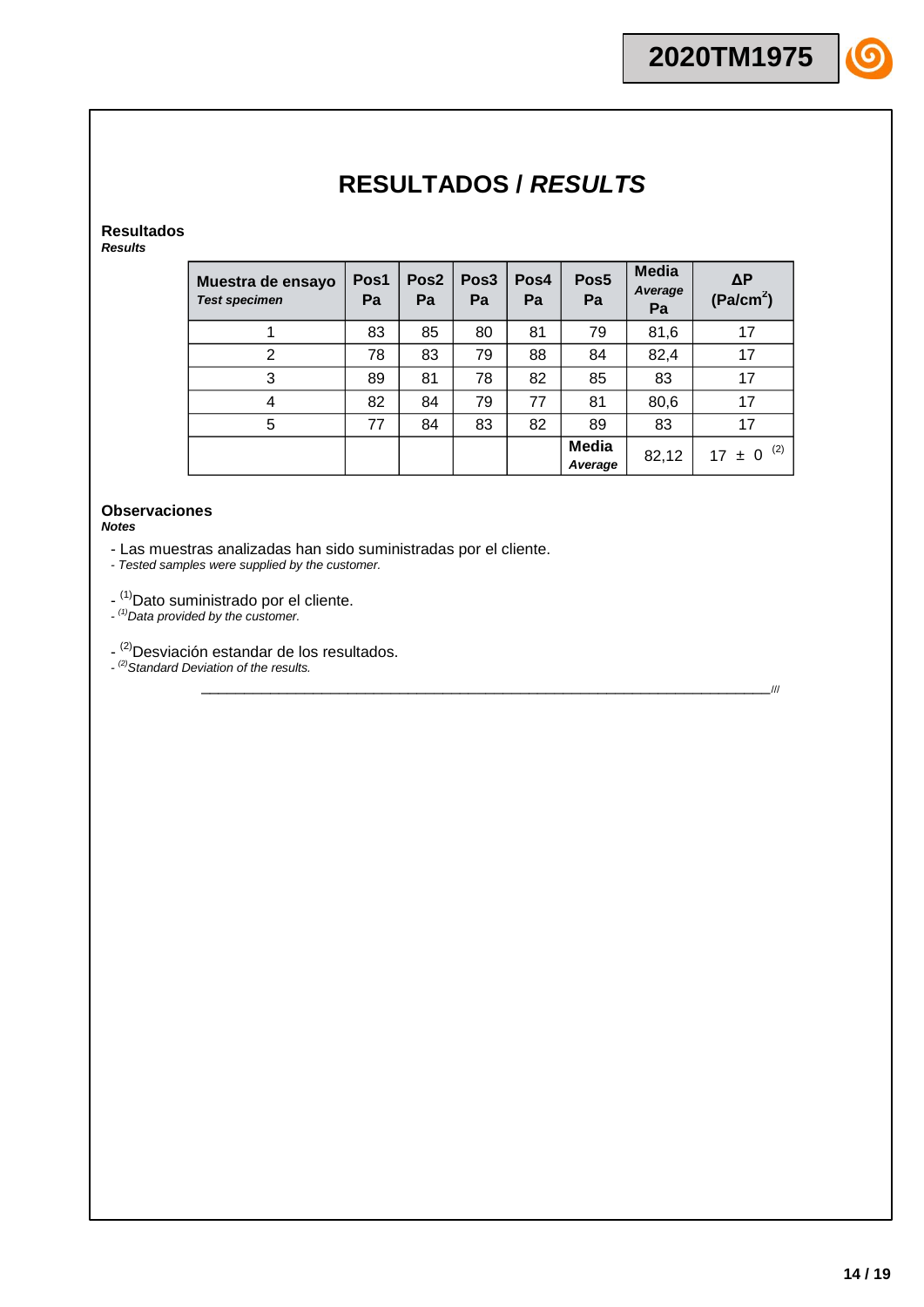# **ANEXO INFORMATIVO** */ INFORMATIVE ANNEX*

**Requisitos sobre los distintos tipos de mascarillas:**

## **1.- Mascarillas Quirúrgicas de un solo uso/** *One single use surgical masks***:**

Productos Sanitarios según la Directiva 93/42/CEE, norma EN 14683:2019 + AC:2019 requisitos de funcionamiento puntos 5.2.2, 5.2.3, 5.2.4 y 5.2.5 para los tipos I, II y IIR. *Medical devices according to Directive 93/42/EEC, standard EN 14683: 2019 + AC: 2019 performance requirements points 5.2.2, 5.2.3, 5.2.4 and 5.2.5 for types I, II and IIR.*

|        |                                                                                                                           | Tipo I<br>Type I                 | <b>Tipo II</b><br>Type II        | <b>Tipo IIR</b><br><b>Type IIR</b> |
|--------|---------------------------------------------------------------------------------------------------------------------------|----------------------------------|----------------------------------|------------------------------------|
| 5.2.2. | Eficacia de la filtración<br>bacteriana (BFE) (%)<br><b>Bacterial Filtration Efficiency (BFE)</b><br>(%)                  | $\geq 95$                        | $\geq 98$                        | $\geq 98$                          |
| 5.2.3. | Respirabilidad: Presión<br>diferencial $(Pa/cm2)$<br><b>Breathability: Differential pressure</b><br>(Pa/cm <sup>2</sup> ) | ~< 40                            | < 40                             | ~< 60                              |
| 5.2.4. | Presión de resistencia a las<br>salpicaduras(kPa)<br>Splash resistance pressure (kPa)                                     | No.<br>requerido<br>Not required | No.<br>requerido<br>Not required | $\geq 16.0$                        |
| 5.2.5. | Limpieza microbiana (UFC/g)<br>Cleanliness microbial (CFU/g)                                                              | $\leq 30$                        | $\leq 30$                        | $\leq 30$                          |

Las empresas que deseen fabricar mascarillas quirúrgicas para el sector sanitario necesitan poseer licencia expresa para la comercialización otorgada por la Agencia Española del Medicamento y Productos Sanitarios (AEMPS):

[https://www.aemps.gob.es/informa/notasInformativas/productosSanitarios/2020/20-04-](https://www.aemps.gob.es/informa/notasInformativas/productosSanitarios/2020/20-04-07_requisitos_empresas_fabricantes_mascarillas_y_batas_quirurgicas.pdf?x79735) 07 requisitos empresas fabricantes mascarillas y batas quirurgicas.pdf?x79735

*Companies wishing to manufacture surgical masks for the health sector will need an express license for the concession granted by the Spanish Agency for Medicines and Health Products (AEMPS):* [https://www.aemps.gob.es/informa/notasInformativas/productosSanitarios/2020/20-04-](https://www.aemps.gob.es/informa/notasInformativas/productosSanitarios/2020/20-04-07_requisitos_empresas_fabricantes_mascarillas_y_batas_quirurgicas.pdf?x79735) 07 requisitos empresas fabricantes mascarillas y batas quirurgicas.pdf?x79735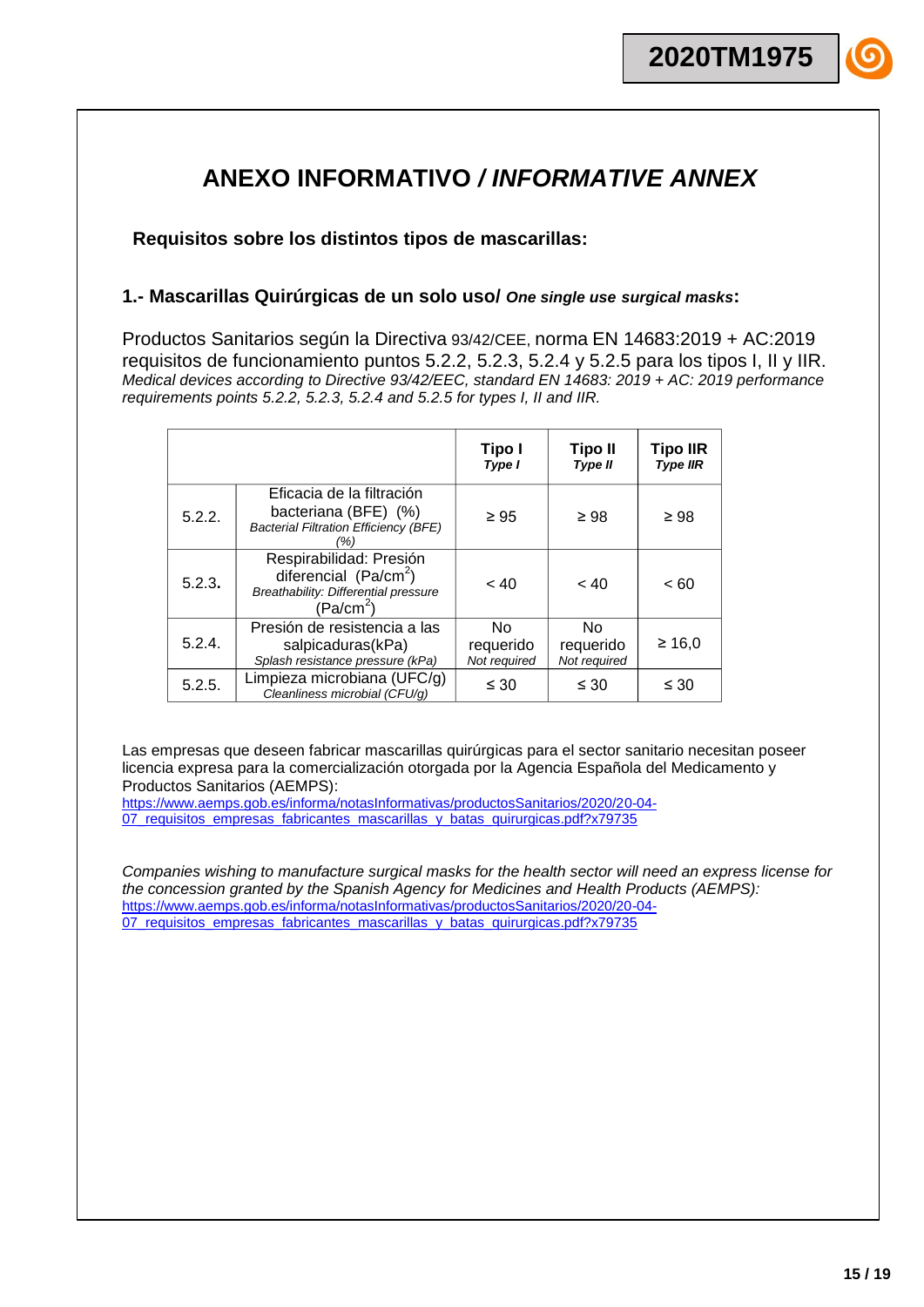## **2.- Mascarillas Higiénicas no reutilizables /** *Non-reusable hygienic masks:*

Especificaciones Técnicas UNE 0064-1: Mascarillas higiénicas no reutilizables Requisitos de materiales, diseño, confección, marcado y uso. Parte 1: Para uso adultos. UNE 0064-2 Parte 2: Para uso en niños. Criterios de aceptación: *Technical Specifications UNE 0064-1: Non-reusable hygienic masks Materials, design, manufacturing, marking and use requirements. Part 1: For adult use. UNE 0064-2 Part 2: For use in children. Criteria of acceptance:*

| Ensayos / Tests                                                                                                                                                                   | Criterio de<br>aceptación /<br>Acceptance<br>requirements |
|-----------------------------------------------------------------------------------------------------------------------------------------------------------------------------------|-----------------------------------------------------------|
| Eficacia de la filtración bacteriana (BFE) (%)<br>(apartado 5.2.2 de la Norma EN 14683:2019 +<br>AC:2019)<br>Bacterial Filtration Efficiency (BFE) (%)                            | $\geq 95$                                                 |
| Respirabilidad: Presión diferencial (Pa/cm <sup>2</sup> )<br>apartado 5.2.2 de la Norma EN 14683:2019 +<br>AC:2019)<br>Breathability: Differential pressure (Pa/cm <sup>2</sup> ) | < 60                                                      |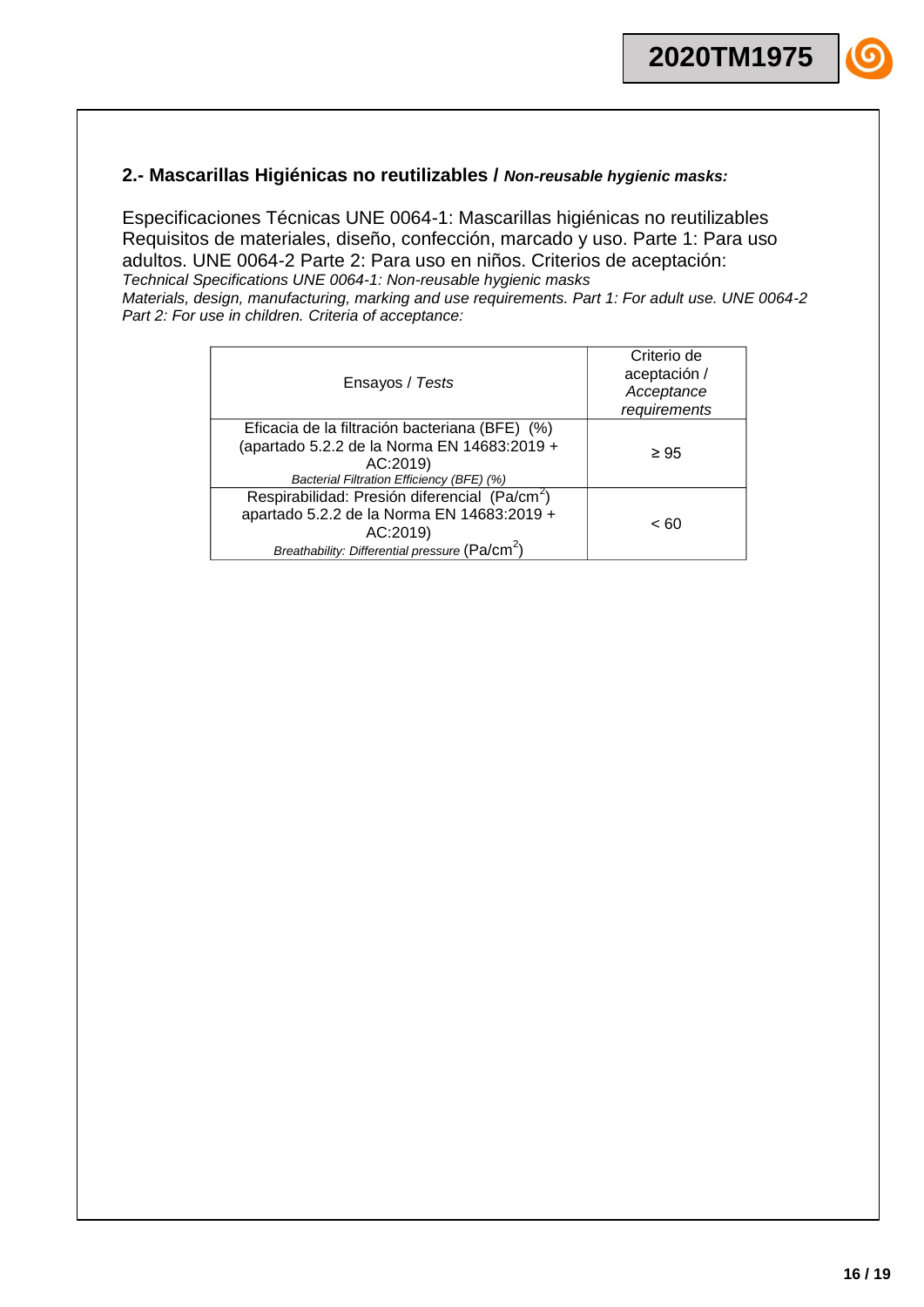## **3.- Mascarillas Higiénicas reutilizables /** *Reusable hygienic masks:*

Especificación Técnicas UNE 0065: Mascarillas higiénicas reutilizables para adultos y niños. Requisitos de materiales, diseño, confección, marcado y uso. Criterios de aceptación:

*Technical Specification UNE 0065: Reusable hygienic masks for adults and children. Materials, design, manufacturing, marking and use requirements. Criteria of acceptance:*

| Ensayos / Tests                                                                                                                                                                   | Criterio de<br>aceptación /<br>Acceptance<br>requirements |
|-----------------------------------------------------------------------------------------------------------------------------------------------------------------------------------|-----------------------------------------------------------|
| Eficacia de la filtración bacteriana (BFE) (%)<br>(apartado 5.2.2 de la Norma EN 14683:2019 +<br>AC:2019)<br>Bacterial Filtration Efficiency (BFE) (%)                            | $\geq 90$                                                 |
| Respirabilidad: Presión diferencial (Pa/cm <sup>2</sup> )<br>apartado 5.2.2 de la Norma EN 14683:2019 +<br>AC:2019)<br>Breathability: Differential pressure (Pa/cm <sup>2</sup> ) | < 60                                                      |

El fabricante debe garantizar las prestaciones del producto tras 5 ciclos de lavado y secado en las condiciones indicadas por el Ministerio de Sanidad en la web: [www.mscbs.gob.es,](http://www.mscbs.gob.es/) Métodos de lavado y desinfección de mascarillas higiénicas reutilizables  $(1)$ :

*The manufacturer must guarantee the performance of the product after 5 cycles of washing and drying under the conditions indicated by the Ministry of Health on the web: www.mscbs.gob.es, Methods for washing and disinfecting reusable hygienic masks (1):*

1. Lavado y desinfección de las mascarillas con detergente normal y agua a temperatura entre 60º-90º (ciclo normal de lavadora).

2. Sumergir las mascarillas en una dilución de lejía 1:50 con agua tibia durante 30 minutos. Después lavar con agua y jabón y aclarar bien para eliminar cualquier resto de lejía y dejar secar

3. Utilizar cualquiera de los productos virucidas autorizados por el Ministerio de Sanidad y que han pasado la Norma 14476 de actividad virucida que se indican en dicho documento<sup>(1)</sup>.

*1. Washing and disinfecting the masks with normal detergent and water at a temperature between 60º-90º (normal washing machine cycle).*

*2. Soak the masks in a 1:50 bleach dilution with warm water for 30 minutes. Then wash with soap and water and rinse well to remove any remaining bleach and allow to dry*

*3. Use any of the virucidal products authorized by the Ministry of Health and that have passed the Norm 14476 of virucidal activity indicated in said document.*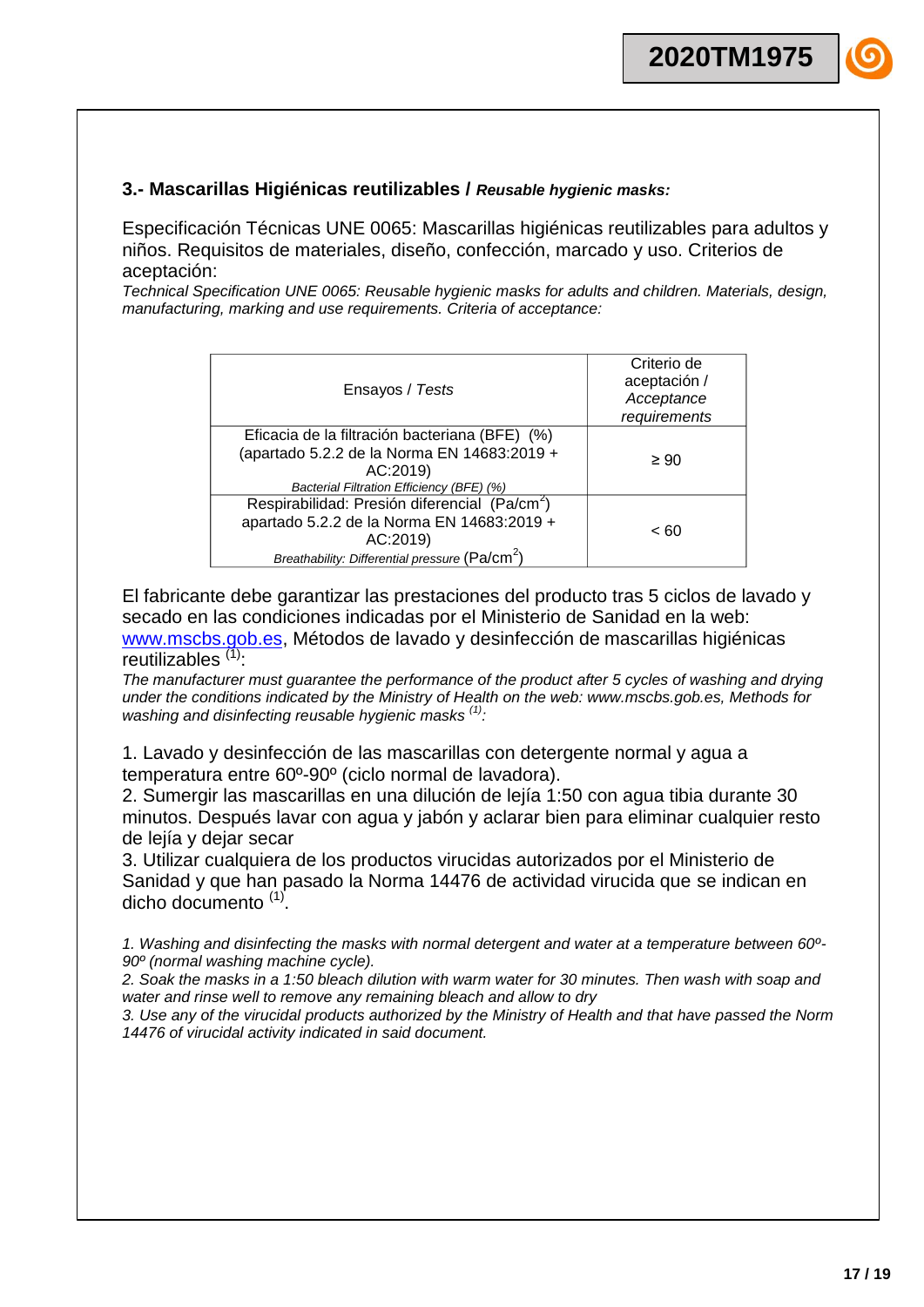## **4.- Mascarillas Higiénicas etiquetadas según punto l) del BOE nº 109 Disposición 4525. Orden SND/354/2020, de 19 de abril: /** *Hygienic masks labeled according to point l) of BOE nº 109 Provision 4525. Order SND / 354/2020, of April 19:*

Apartado l) punto cuarto apartado 1, sobre las obligaciones de información al consumidor de las mascarillas higiénicas. BOE nº 109 Disposición 4525. Orden SND/354/2020, de 19 de abril, por la que se establecen medidas excepcionales para garantizar el acceso de la población a los productos de uso recomendados como medidas higiénicas para la prevención de contagios por el COVID-19:

Los datos testados relativos a la eficacia de filtración bacteriana (BFE), y de respirabilidad (Presión diferencial), (Pa/cm2), en caso de que se haya realizado test, incluyendo en número de ensayo y el laboratorio empleado*.*

En base a lo cual, el producto que no cumple con las normas anteriormente citadas puede ser etiquetado atendiendo al punto l) de la disposición anteriormente citada.

*Section l) point fourth section 1, on the obligations of information to the consumer of the hygienic masks. BOE nº 109 Provision 4525. Order SND / 354/2020, of April 19, which establishes exceptional measures to guarantee access by the population to the products of use recommended as hygienic measures for the prevention of contagion by COVID- 19:*

*Tested data regarding the efficacy of bacterial filtration (BFE), and of breathability (Differential pressure), (Pa / cm2), in case a test has been performed, including the test number and the laboratory used.*

*Based on which, the product that does not comply with the aforementioned standards can be labeled according to point l) of the aforementioned provision.*